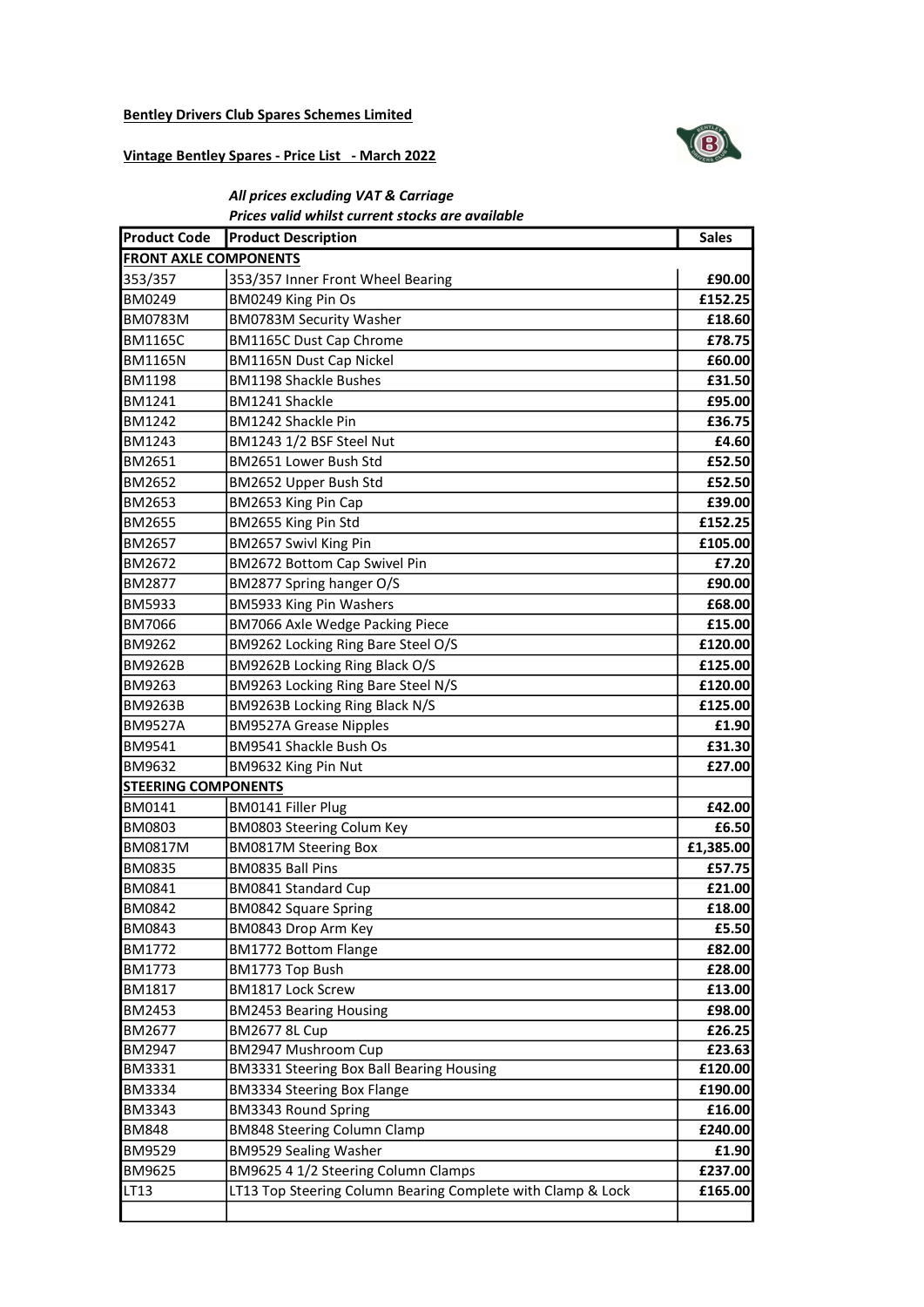All prices excluding VAT & Carriage Prices valid whilst current stocks are available

| <b>Product Code</b>     | <b>Product Description</b>              | <b>Sales</b> |
|-------------------------|-----------------------------------------|--------------|
| <b>BRAKE COMPONENTS</b> |                                         |              |
| BM0128                  | BM0128 Eye Bolt                         | £9.45        |
| BM0164                  | BM0164 Key for Brake Shafts             | £6.50        |
| <b>BM1281</b>           | BM1281 Fork End                         | £17.85       |
| BM1445                  | <b>BM1445 Brake Plunger Spring</b>      | £9.45        |
| BM2597                  | <b>BM2597 Red Fibre Washer</b>          | £0.40        |
| BM2601                  | <b>BM2601 Brake Reverser</b>            | £300.00      |
| <b>BM2601B</b>          | Keyway (reversing shaft)                | £3.00        |
| BM2620                  | <b>BM2620 Compensator/Tank Mounting</b> | £100.00      |
| BM2622                  | BM2622 Pedal Shaft                      | £120.50      |
| BM2740                  | BM2740 Spring                           | £6.30        |
| BM2774                  | BM2774 Clevis Pin                       | £3.50        |
| <b>BM2774A</b>          | BM2774A Clevis Pin (without hole)       | £3.50        |
| BM2936                  | <b>BM2936 Bottle Screw</b>              | £24.15       |
| <b>BM2937</b>           | BM2937 Brake Rod                        | £13.65       |
| BM2953                  | BM2953 Brake Rod Steady                 | £70.00       |
| BM3889                  | BM3889 Brake Pull Off Spring            | £20.00       |
| BM5419                  | <b>BM5419 Brake Drum Front</b>          | £390.00      |
| <b>BM9507L</b>          | BM9507L L/H Lock Nut                    | £1.05        |
| <b>BM9538R</b>          | BM9538R R/H Lock Nut                    | £1.05        |
| <b>ENGINE TOP END</b>   |                                         |              |
| BM0326                  | BM0326 Cam Cover 4 Cyl                  | £420.00      |
| <b>BM0506</b>           | <b>BM0506 Tappet Screw Early</b>        | £9.40        |
| BM1455                  | <b>BM1455 Single Bridge Piece</b>       | £288.75      |
| BM1459                  | BM1459 Dome Nut                         | £3.95        |
| <b>BM1485</b>           | <b>BM1485 Valve Chest Plug</b>          | £15.23       |
| BM1576                  | <b>BM1576 Camshaft Follower</b>         | £26.25       |
| BM1720                  | BM1720 Rocker Shaft (Early)             | £71.72       |
| <b>BM1722</b>           | BM1722 Bushes                           | £6.30        |
| <b>BM1800</b>           | BM1800 Camshaft                         | £1,400.00    |
| <b>BM1837</b>           | <b>BM1837 Valve Spring</b>              | £7.20        |
| <b>BM1939</b>           | <b>BM1939 Manifold Nuts</b>             | £5.35        |
| <b>BM2295</b>           | BM2295 Cap Nut                          | £21.00       |
| BM2296                  | BM2296 Cam Shaft Lock Washer            | £9.00        |
| BM2892                  | BM2892 Engine Valve                     | £18.70       |
| BM3229                  | BM3229 Rev Counter Drive Assembly       | £750.00      |
| <b>BM3230</b>           | BM3230 Rev Counter Drive Cover          | £58.25       |
| BM3231/2                | BM3231/2 Rev Counter Gear Set           | £224.70      |
| BM3233                  | <b>BM3233 Rev Counter Thrust Button</b> | £28.00       |
| BM3235                  | BM3235 BM3235 Rev Counter Shim          | £15.96       |
| BM3236                  | BM3236 Rev Counter Shim                 | £15.96       |
| BM3237                  | BM3237 Rev Counter Shim                 | £15.96       |
| <b>BM3278</b>           | BM3278 Lock Nut                         | £4.20        |
| BM3288                  | BM3288 Valve Spring Cap                 | £20.48       |
| <b>BM3352</b>           | <b>BM3352 Valve Spring</b>              | £6.00        |
| BM3353                  | <b>BM3353 Valve Spring</b>              | £6.00        |
| BM3414                  | BM3414 Cam Chest 4.5I                   | £1,700.00    |
| BM3416                  | BM3416 Rocker Box (Rear)                | £183.75      |
| BM3417                  | BM3417 Rocker Box (Centre)              | £183.75      |
| BM3418                  | BM3418 Rocker Box (Front)               | £183.75      |
| BM3433                  | BM3433 Rocker Box Strap                 | £58.80       |
| BM3434                  | BM3434 Rocker Box Strap End             | £58.80       |
|                         |                                         |              |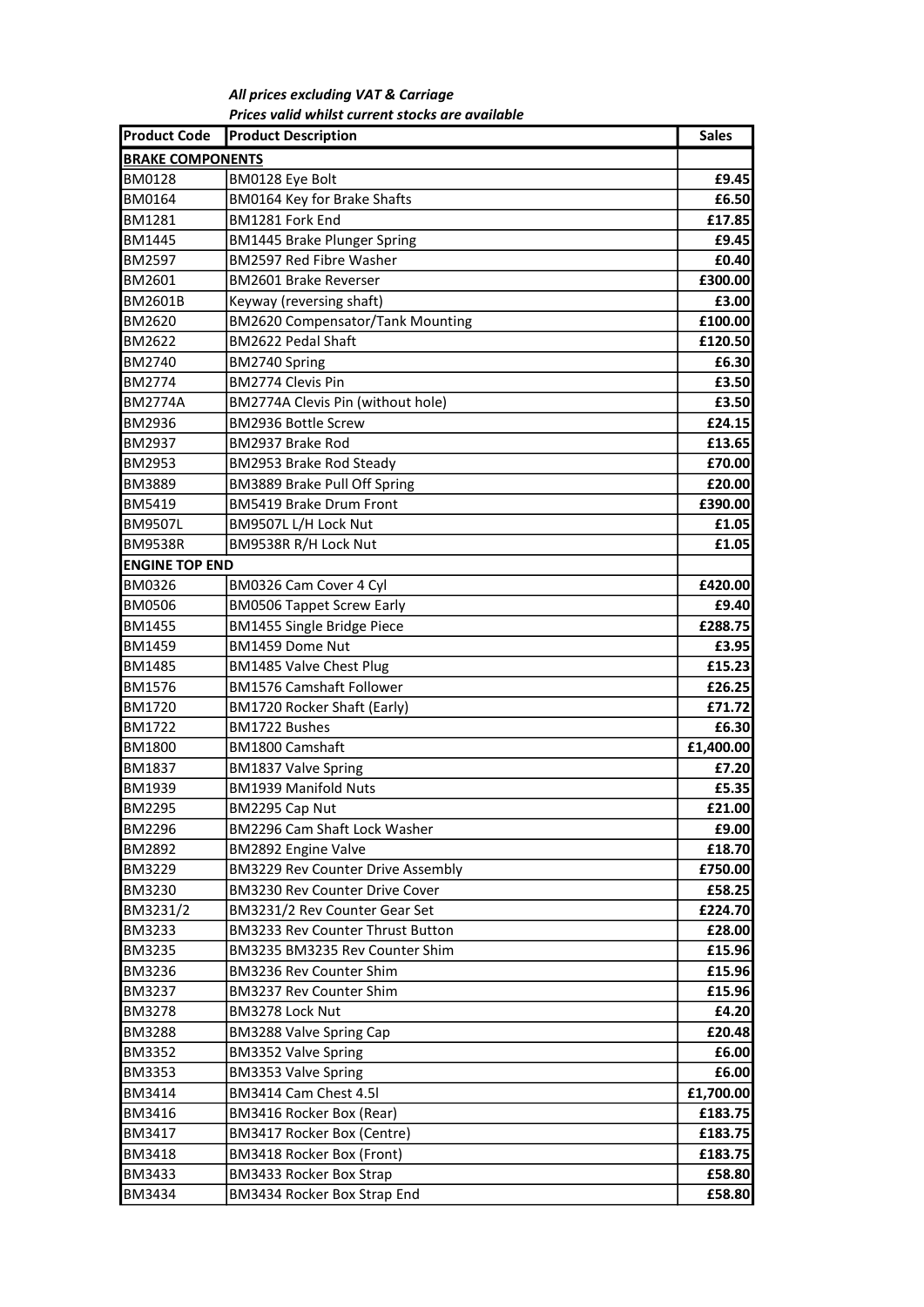All prices excluding VAT & Carriage Prices valid whilst current stocks are available

| <b>Product Code</b>               | <b>Product Description</b>                   | <b>Sales</b> |
|-----------------------------------|----------------------------------------------|--------------|
| <b>ENGINE TOP END (continued)</b> |                                              |              |
| <b>BM3436</b>                     | <b>BM3436 Camshaft Bearing Plates</b>        | £31.50       |
| <b>BM3453</b>                     | BM3453 Cross Shaft Gear Set                  | £866.30      |
| <b>BM3458</b>                     | BM3458 Top Bev Lock Washer                   | £4.50        |
| <b>BM3460</b>                     | BM3460 Bottom Bev Lock washer                | £9.98        |
| <b>BM3804</b>                     | BM3804 Exhaust Manifold 4.5L                 | £475.00      |
| <b>BM5052</b>                     | BM5052 Rocker Box Front 6.5L                 | £210.00      |
| <b>BM5053</b>                     | BM5053 Rocker Box Rear 6.5L                  | £210.00      |
| <b>BM5226</b>                     | <b>BM5226 Rocker Shaft Short</b>             | £16.28       |
| <b>BM5240</b>                     | BM5240 Value Guide Std                       | £18.90       |
| <b>BM8067</b>                     | BM8067 Rocker Box centre 8L                  | £220.50      |
| <b>BM8077</b>                     | BM8077 Rocker Box inter 8L                   | £210.00      |
| IBM8078                           | BM8078 Rocker Box rear 8L                    | £210.00      |
| <b>BM8079</b>                     | BM8079 Rocker Box front 8L                   | £210.00      |
| <b>BM9508</b>                     | BM9508 Rocker roller 5/8"                    | £1.73        |
| <b>BM9539</b>                     | BM9539 Valve Guide +10                       | £18.90       |
| <b>BM9540</b>                     | BM9540 Valve Guide +20                       | £18.90       |
| <b>BM9608</b>                     | <b>BM9608 2BA Stainless Steel Studs</b>      | £1.60        |
| <b>BM9610</b>                     | BM9610 3L Laminates                          | £1.15        |
| IBM9631                           | BM9631 Located Top Bevel Bolts               | £9.60        |
| W1.3/8                            | W1.3/8 Top Bevel Bearing (non locating type) | £29.00       |
| <b>CYLINDER COMPONENTS</b>        |                                              |              |
| <b>BM0427A</b>                    | BM0427A 3L Standard Pistons                  | £950.00      |
| <b>BM0427D</b>                    | BM0427D 3L Pistons +60                       | £950.00      |
| <b>BM3797A</b>                    | BM3797A Set 4 1/2 L Std Pistons              | £950.00      |
| <b>BM3797C</b>                    | BM3797C Set 4 1/2 l +40 Pistons              | £950.00      |
| <b>BM3797D</b>                    | BM3797D Set 4 1/2 l +60 Pistons              | £950.00      |
| IBM6419A                          | BM6419A Set 6 1/2L STD Pistons               | £1,400.00    |
| <b>BM6419B</b>                    | BM6419B Set 6 1/2L + 20 Pistons              | £1,400.00    |
| <b>BM6419C</b>                    | BM6419C Set 6 1/2L + 40 Pistons              | £1,400.00    |
| <b>BM9511</b>                     | BM9511 Cylinder Sleeve 3L                    | £30.00       |
| <b>COOLING SYSTEM</b>             |                                              |              |
| <b>BM0978</b>                     | <b>BM0978 Radiator Mountings 3L</b>          | £199.50      |
| <b>BM0979</b>                     | <b>BM0979 Radiator Mountings</b>             | £38.60       |
| <b>BM1690</b>                     | BM1690 Top Water Pipe Elbow                  | £26.15       |
| BM1691                            | BM1691 Water Rail Pillar                     | £28.88       |
| <b>BM1851</b>                     | BM1851 3L Block Pump Pipe Early              | £98.75       |
| <b>BM1884</b>                     | BM1884 Top Water Pipe                        | £400.00      |
| <b>BM1903</b>                     | BM1903 Cap Nut                               | £14.18       |
| <b>BM1971</b>                     | BM1971 Cap Nut                               | £27.30       |
| BM3051                            | BM3051 Block to Pump Pipe 3L                 | £99.50       |
| BM3144                            | BM3144 Fan Pedestal (machined)               | £84.00       |
| <b>BM3241</b>                     | BM3241 3L Radiator Filler Cap New            | £240.00      |
| <b>BM3445</b>                     | BM3445 Cylinder Block to Crankcase           | £3.51        |
| <b>BM3446</b>                     | BM3446 Block to Pump Pipes                   | £150.00      |
| <b>BM3448</b>                     | <b>BM3448 Internal Water Manifold</b>        | £199.50      |
| BM3592                            | BM3592 Y Branch Pipe                         | £68.25       |
| <b>BM4269</b>                     | BM4269 Blower Y                              | £84.00       |
| <b>BM7017</b>                     | BM7017 Top Outlet                            | £71.00       |
| <b>BM9514</b>                     | BM9514 3L Blank radiator badge               | £50.00       |
|                                   |                                              |              |
|                                   |                                              |              |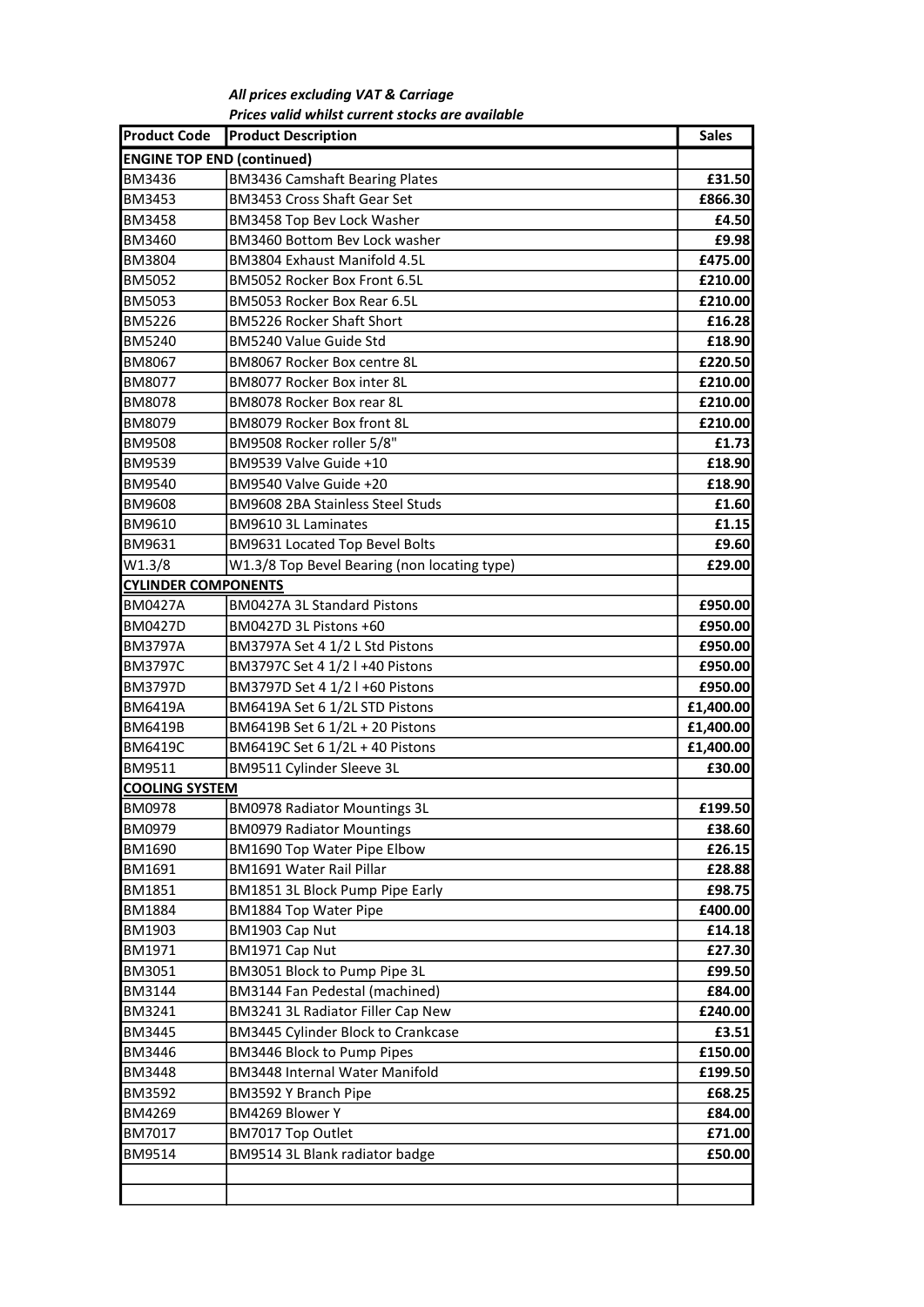All prices excluding VAT & Carriage Prices valid whilst current stocks are available

| <b>Product Code</b>           | <b>Product Description</b>                            | <b>Sales</b> |
|-------------------------------|-------------------------------------------------------|--------------|
| <b>FUEL SYSTEM</b>            |                                                       |              |
| <b>BM2620</b>                 | <b>BM2620 Compensator/Tank Mounting</b>               | £100.00      |
| <b>BM2846</b>                 | BM2846 3L Fuel Filler Cap New                         | £173.00      |
| <b>BM9515</b>                 | BM9515 3L Blue/Brass Fuel Badge                       | £103.00      |
| <b>BM9516C</b>                | BM9516C 3L Blue Chrome Fuel Badge                     | £84.00       |
| <b>BM9516N</b>                | BM9516N 3L Blue Nickel Fuel Badge                     | £84.00       |
| <b>BM9518C</b>                | BM9518C 3L Red Chrome Badge                           | £84.00       |
|                               | BM9518CSMALL BM9518CSMALL 3L red Chrome Badge - Small | £84.00       |
| <b>BM9518N</b>                | BM9518N 3L Red Nickel Badge                           | £84.00       |
| <b>BM9519B</b>                | BM9519B 3L Green Brass Badge                          | £120.00      |
| <b>BM9519N</b>                | BM9519N 3L Green Nickel Badge                         | £120.00      |
| <b>BM9521C</b>                | BM9521C 4 1/2L Black/White Chrome Badge               | £190.32      |
| <b>BM9522</b>                 | BM9522 Speed Six Green/Chrome                         | £175.00      |
| <b>BM9523</b>                 | BM9523 8L & 4L Blue Chrome Fuel Badge                 | £175.00      |
| <b>BM9524</b>                 | BM9524 Carburetto jet                                 | £8.40        |
| <b>BM9525CV</b>               | <b>BM9525CV Carburetto Needle Std</b>                 | £12.00       |
| <b>ENGINE BOTTOM END</b>      |                                                       |              |
| <b>BM0552</b>                 | <b>BM0552 Centre Distance Plate</b>                   | £42.00       |
| <b>BM1651</b>                 | <b>BM1651 Cone Clutch Set</b>                         | £115.50      |
| <b>BM1688</b>                 | <b>BM1688 Bearing Cap</b>                             | £15.50       |
| <b>BM1755</b>                 | <b>BM1755 Bearing Cap</b>                             | £15.50       |
| <b>BM1966</b>                 | <b>BM1966 Dip Stick Flange</b>                        | £2.62        |
| BM2071                        | BM2071 Oil Pump                                       | £1,300.00    |
| <b>BM2486</b>                 | BM2486 Oil Pump Driven Gear                           | £202.65      |
| <b>BM3175</b>                 | BM3175 Oil Pump Gear Standard                         | £160.00      |
| BM3191                        | BM3191 Oil Union                                      | £32.50       |
| <b>BM3422</b>                 | <b>BM3422 Bearing Shell</b>                           | £15.50       |
| <b>BM3466</b>                 | <b>BM3466 Bottom Bevel</b>                            | £750.00      |
| <b>BM3791</b>                 | BM3791 Plate Clutch Set                               | £126.00      |
| IBM3791A                      | BM3791A Flywheel Bolt                                 | £14.50       |
| <b>BM3800</b>                 | <b>BM3800 Engine Lock Tab Front</b>                   | £8.93        |
| <b>BM4245</b>                 | BM4245 Blower Set                                     | £136.00      |
| <b>BM4332M</b>                | BM4332M Crankcase                                     | £4,500.00    |
| <b>BM4359</b>                 | BM4359 Oil Pump Driven Gear                           | £173.25      |
| BM4368                        | BM4368 Oil Pump Gear                                  | £350.00      |
| <b>BM5189</b>                 | BM5189 Oil Pump Gear Long Std 4 1/2 - 61/2 - 8L       | £187.50      |
| BM5989                        | BM5989 Engine Lock Tab Rear                           | £8.93        |
| <b>BM6530</b>                 | BM6530 Bonnet Catch                                   | £105.00      |
| <b>BM6852</b>                 | BM6852 Oil Pump Driven Gear                           | £174.23      |
| <b>BM9528</b>                 | BM9528 Oil Pump Gear Standard O/S Late 3L 4 1/2L      | £157.00      |
| <b>BM9528A</b>                | BM9528A Oil Pressure Relief Valve Ball                | £3.70        |
| <b>BM9585</b>                 | BM9585 Oil Pump Blower                                | £1,260.00    |
| <b>BM9615</b>                 | BM9615 Control Spring Forks (Throttle Clips)          | £17.75       |
| W11/2                         | W11/2 3L & 4 1/2 Bottom Bevel Thrust Bearing          | £62.50       |
| W11/8                         | W11/8 3L & 4 1/2 bottom Bevel Top Thrust Bearing      | £25.00       |
| <b>WD14</b>                   | <b>WD14 Bearing Blower</b>                            | £125.00      |
| <b>CONE CLUTCH COMPONENTS</b> |                                                       |              |
| 140                           | 140 Plate Clutch Trust Bearing 61/2L                  | £13.75       |
| 150                           | 150 Plate Clutch Thrust Bearing 41/2L                 | £13.75       |
| <b>BM1254</b>                 | <b>BM1254 Cardan Shaft Assembly</b>                   | £1,200.00    |
| <b>BM2220</b>                 | <b>BM2220 Retaining Plate</b>                         | £11.55       |
| <b>BM2222</b>                 | <b>BM2222 Thrust Ring</b>                             | £63.00       |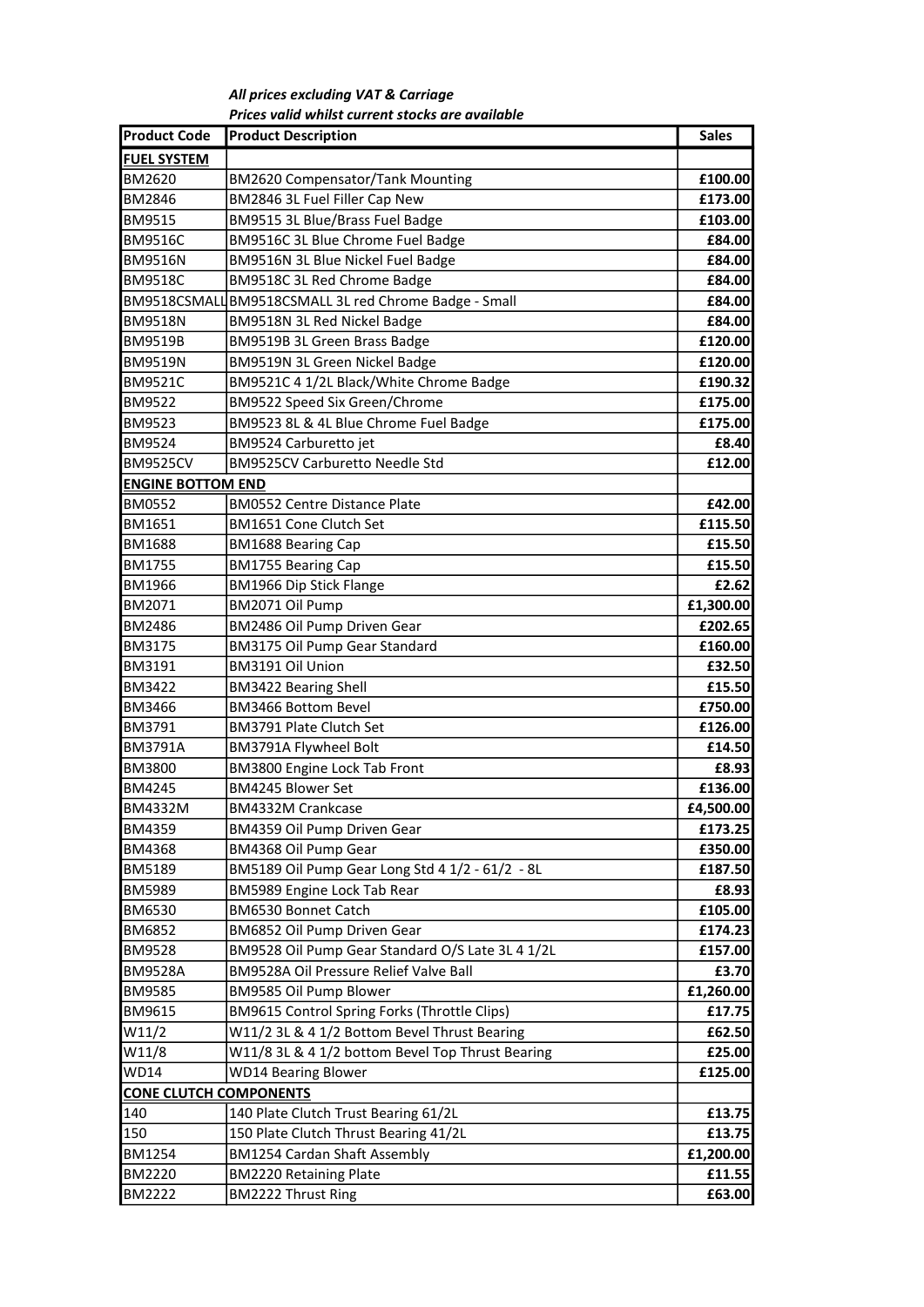All prices excluding VAT & Carriage Prices valid whilst current stocks are available

| <b>Product Code</b>         | <b>Product Description</b>                | <b>Sales</b> |
|-----------------------------|-------------------------------------------|--------------|
|                             | <b>CONE CLUTCH COMPONENTS (continued)</b> |              |
| <b>BM2223</b>               | <b>BM2223 Eccentric Roller</b>            | £32.80       |
| BM2481                      | <b>BM2481 Eccentric Pin</b>               | £57.25       |
| <b>BM3031</b>               | BM3031 Clutch Brake                       | £219.45      |
| BM3035                      | BM3035 Cone Clutch Plate Pads (3 holes)   | £21.00       |
| BM3086                      | BM3086 Stop Disc                          | £89.25       |
| <b>BM3790</b>               | BM3790 Clutch Arm                         | £89.25       |
| BM3792                      | BM3792 Stop Disc                          | £94.50       |
| BM3793                      | BM3793 Friction Plate Clutch 6 Holes      | £21.00       |
| <b>BM3828</b>               | <b>BM3828 Cardan shaft Assembly</b>       | £1,200.00    |
| BM5719                      | BM5719 Mounting Bracket 6 1/2L 8L         | £42.00       |
| BM9597                      | <b>BM9597 Clamp Plate</b>                 | £10.00       |
| <b>GEARBOX COMPONENTS</b>   |                                           |              |
| 325DR                       | 325DR Gearbox Layshaft Bearing            | £46.25       |
| <b>BM0141</b>               | <b>BM0141 Filler Plug</b>                 | £42.00       |
| <b>BM0386</b>               | BM0386 Spring                             | £17.33       |
| BM3076                      | <b>BM3076 Differential Cage</b>           | £472.50      |
| <b>BM3077</b>               | <b>BM3077 Planet Gears</b>                | £135.00      |
| <b>BM3078</b>               | <b>BM3078 Planet Pin</b>                  | £63.00       |
| <b>BM9529</b>               | <b>BM9529 Sealing Washer</b>              | £1.90        |
| <b>BM9599</b>               | <b>BM9599 Spring Adjustor</b>             | £27.50       |
| <b>PROPSHAFT</b>            |                                           |              |
| BM1351                      | <b>BM1351 Universal Joint Pin Short</b>   | £47.25       |
| <b>REAR AXLE COMPONENTS</b> |                                           |              |
| 340                         | 340 Pinion Bearing                        | £77.00       |
| 435/4320                    | 435/4320 Rear Wheel Bearing               | £159.50      |
| 6211/155                    | 6211/155 Differential Side Plate bearings | £26.15       |
| BM0141                      | <b>BM0141 Filler Plug</b>                 | £42.00       |
| <b>BM0142</b>               | <b>BM0142 Inspection Plug</b>             | £31.50       |
| <b>BM0163</b>               | BM0163 Diff Bolts (sets of 8)             | £193.20      |
| <b>BM0169</b>               | <b>BM0169 Packing Piece</b>               | £8.00        |
| BM0177                      | <b>BM0177 Nut</b>                         | £7.88        |
| BM10112                     | BM10112 Rear Axle Back Plate Axle Bolt    | £4.30        |
| <b>BM1165C</b>              | <b>BM1165C Dust Cap Chrome</b>            | £78.75       |
| <b>BM1165N</b>              | <b>BM1165N Dust Cap Nickel</b>            | £60.00       |
| <b>BM1198</b>               | <b>BM1198 Shackle Bushes</b>              | £31.50       |
| BM1241                      | BM1241 Shackle                            | £95.00       |
| BM1242                      | BM1242 Shackle Pin                        | £36.75       |
| BM1243                      | BM1243 1/2 BSF Steel Nut                  | £4.60        |
| BM1408                      | BM1408 1 Pair Crown Wheel Sleeves 3/8     | £680.00      |
| BM1411                      | <b>BM1411 Pinion Sleeve</b>               | £31.61       |
| <b>BM1413</b>               | BM1413 Side Plate                         | £147.00      |
| <b>BM1414</b>               | BM1414 Sun Gear                           | £278.60      |
| BM1416                      | <b>BM1416 Thrust Washers</b>              | £26.25       |
| BM1432                      | BM1432 T'Bolts 3/8                        | £11.50       |
| BM1433                      | BM1433 Hub Bolt                           | £5.25        |
| BM1449                      | BM1449 Rear Hub O/S                       | £510.00      |
| <b>BM3124</b>               | <b>BM3124 Pinion Collar Late</b>          | £31.50       |
| BM3125                      | BM3125 Crown Wheel Sleeves 1/2"           | £680.00      |
| BM3126                      | <b>BM3126 Pinion Sleeve</b>               | £325.00      |
| BM3127                      | BM3127 T'Bolts 1/2                        | £11.50       |
| BM3848                      | BM3848 Spring Hangers N/S                 | £80.00       |
|                             |                                           |              |